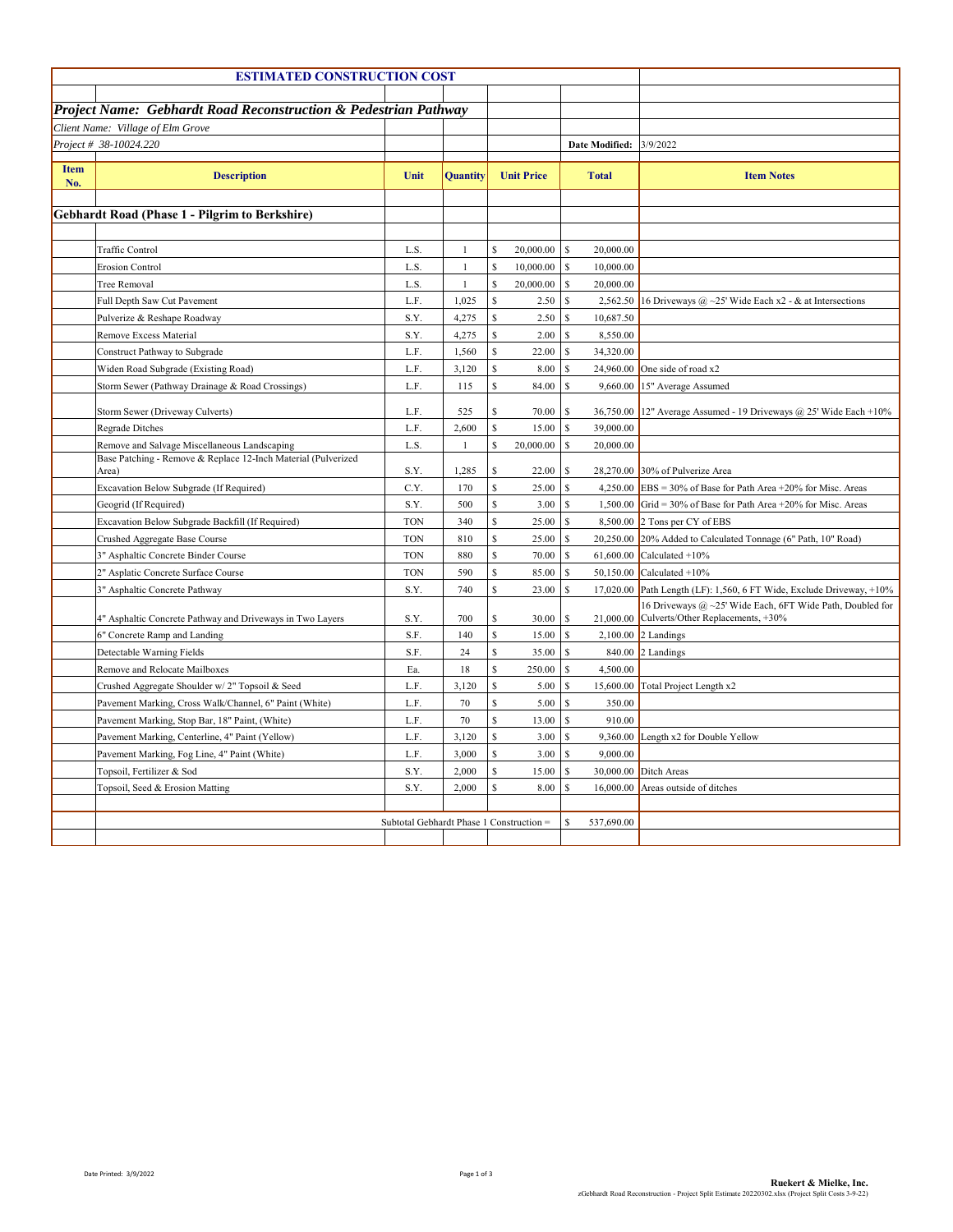| <b>ESTIMATED CONSTRUCTION COST</b>                          |                                                                 |                                          |                |    |                     |                      |                                                                   |  |  |  |  |
|-------------------------------------------------------------|-----------------------------------------------------------------|------------------------------------------|----------------|----|---------------------|----------------------|-------------------------------------------------------------------|--|--|--|--|
|                                                             |                                                                 |                                          |                |    |                     |                      |                                                                   |  |  |  |  |
|                                                             | Project Name: Gebhardt Road Reconstruction & Pedestrian Pathway |                                          |                |    |                     |                      |                                                                   |  |  |  |  |
| Client Name: Village of Elm Grove<br>Project # 38-10024.220 |                                                                 |                                          |                |    |                     |                      |                                                                   |  |  |  |  |
|                                                             |                                                                 |                                          |                |    |                     | Date Modified:       | 3/9/2022                                                          |  |  |  |  |
| <b>Item</b><br>No.                                          | <b>Description</b>                                              | Unit                                     | Quantity       |    | <b>Unit Price</b>   | <b>Total</b>         | <b>Item Notes</b>                                                 |  |  |  |  |
|                                                             |                                                                 |                                          |                |    |                     |                      |                                                                   |  |  |  |  |
|                                                             |                                                                 |                                          |                |    |                     |                      |                                                                   |  |  |  |  |
|                                                             | <b>Gebhardt Road (Phase 2 - Berkshire to Highland)</b>          |                                          |                |    |                     |                      |                                                                   |  |  |  |  |
|                                                             |                                                                 |                                          |                |    |                     |                      |                                                                   |  |  |  |  |
|                                                             | Traffic Control                                                 | L.S.                                     | $\mathbf{1}$   | \$ | 25,000.00           | S<br>25,000.00       |                                                                   |  |  |  |  |
|                                                             | <b>Erosion Control</b>                                          | L.S.                                     | $\mathbf{1}$   | \$ | 15,000.00           | S<br>15,000.00       |                                                                   |  |  |  |  |
|                                                             | <b>Tree Removal</b>                                             | L.S.                                     | $\mathbf{1}$   | \$ | 40,000.00           | S<br>40,000.00       |                                                                   |  |  |  |  |
|                                                             | Full Depth Saw Cut Pavement                                     | L.F.                                     | 225            | \$ | 2.50                | -S                   | 562.50 4 Driveways @ ~25' Wide Each x2 - & at Intersections       |  |  |  |  |
|                                                             | Pulverize & Reshape Roadway                                     | S.Y.                                     | 2,160          | \$ | 2.50                | S<br>5,400.00        |                                                                   |  |  |  |  |
|                                                             | Remove Excess Material                                          | S.Y.                                     | 2,160          | \$ | 2.00                | S<br>4,320.00        |                                                                   |  |  |  |  |
|                                                             | Grade Old Roadway Area                                          | S.Y.                                     | 200            | \$ | 30.00               | S<br>6,000.00        |                                                                   |  |  |  |  |
|                                                             | Construct Pathway to Subgrade                                   | L.F.                                     | 890            | \$ | 22.00               | S<br>19,580.00       |                                                                   |  |  |  |  |
|                                                             | Construct Roadway to Subgrade (Realignment)                     | L.F.                                     | 280            | \$ | 80.00               | S<br>22,400.00       |                                                                   |  |  |  |  |
|                                                             | Widen Road Subgrade (Existing Road)                             | L.F.                                     | 1,200          | \$ | 8.00                | S<br>9,600.00        | One side of road x2                                               |  |  |  |  |
|                                                             | Storm Sewer (Pathway Drainage & Road Crossings)                 | L.F.                                     | 215            | \$ | 84.00               | S                    | 18,060.00 15" Average Assumed                                     |  |  |  |  |
|                                                             | Storm Sewer (Driveway Culverts)                                 | L.F.                                     | 140            | \$ | 70.00               | -S                   | 9,800.00 12" Average Assumed - 5 Driveways @ 25' Wide Each +10%   |  |  |  |  |
|                                                             | Storm Sewer Catch Basin Structure                               | Ea.                                      | 1              | \$ |                     | 3,000.00             |                                                                   |  |  |  |  |
|                                                             | Regrade Ditches                                                 | L.F.                                     | 1,630          | \$ | $15.00$ \$          | 24,450.00            |                                                                   |  |  |  |  |
|                                                             | Remove and Salvage Miscellaneous Landscaping                    | L.S.                                     | $\mathbf{1}$   | \$ | 20,000.00           | S<br>20,000.00       |                                                                   |  |  |  |  |
|                                                             | Base Patching - Remove & Replace 12-Inch Material (Pulverized   | S.Y.                                     | 500            | \$ | 22.00               | S                    | 11,000.00 30% of Pulverize Area                                   |  |  |  |  |
|                                                             | Area)<br>Excavation Below Subgrade (If Required)                | C.Y.                                     | 205            | \$ | 25.00               | <b>S</b>             | 5,125.00 EBS = 30% of Base for Path Area & Realignment +10%       |  |  |  |  |
|                                                             | Geogrid (If Required)                                           | S.Y.                                     | 610            | \$ | 3.00                | -S                   | 1,830.00 Grid = 30% of Base for Path Area & Realignment +10%      |  |  |  |  |
|                                                             | Excavation Below Subgrade Backfill (If Required)                | <b>TON</b>                               | 410            | \$ | 25.00               | S                    | 10,250.00 $\sqrt{2}$ Tons per CY of EBS                           |  |  |  |  |
|                                                             | Crushed Aggregate Base Course                                   | <b>TON</b>                               | 1,155          | \$ | 25.00               | <b>S</b>             | 28,875.00 20% Added to Calculated Tonnage (6" Path, 10" Road)     |  |  |  |  |
|                                                             | Concrete Curb & Gutter                                          | L.F.                                     | 220            | \$ | 40.00               | S<br>8,800.00        |                                                                   |  |  |  |  |
|                                                             | 3" Asphaltic Concrete Binder Course                             | <b>TON</b>                               | 610            | \$ | 70.00               | -S                   | 42,700.00 Calculated + $10\%$                                     |  |  |  |  |
|                                                             | 2" Asplatic Concrete Surface Course                             | <b>TON</b>                               | 405            | \$ | 85.00               | -S<br>34,425.00      | Calculated $+10%$                                                 |  |  |  |  |
|                                                             | 3" Asphaltic Concrete Pathway                                   | S.Y.                                     | 585            | \$ | 23.00               | S                    | 13,455.00 Path Length (LF): 890, 6 FT Wide, Exclude Driveway+ 10% |  |  |  |  |
|                                                             |                                                                 |                                          |                |    |                     |                      | 4 Driveways @ ~25' Wide Each, 6FT Wide Path, Doubled for          |  |  |  |  |
|                                                             | 4" Asphaltic Concrete Pathway and Driveways in Two Layers       | S.Y.                                     | 200            | \$ | 30.00               | S                    | 6,000.00 Culverts/Other Replacements, +30%                        |  |  |  |  |
|                                                             | 6" Concrete Ramp and Landing                                    | S.F.                                     | 140            | \$ | 15.00               | S                    | $2,100.00$ 2 Landings                                             |  |  |  |  |
|                                                             | Detectable Warning Fields                                       | S.F.                                     | 24             | \$ | 35.00               | S                    | 840.00 2 Landings                                                 |  |  |  |  |
|                                                             | Remove and Relocate Mailboxes                                   | Ea.                                      | 5              | \$ | 250.00              | <b>S</b><br>1,250.00 |                                                                   |  |  |  |  |
|                                                             | Crushed Aggregate Shoulder w/2" Topsoil & Seed                  | L.F.                                     | 1,780          | S  | 5.00 <sub>8</sub>   |                      | 8,900.00 Total Project Length x2 minus curb length                |  |  |  |  |
|                                                             | Pavement Marking, Cross Walk/Channel, 6" Paint (White)          | L.F.                                     | 160            | \$ | 5.00 S              | 800.00               |                                                                   |  |  |  |  |
|                                                             | Pavement Marking, Stop Bar, 18" Paint, (White)                  | L.F.                                     | 40             | \$ | $13.00 \, \text{S}$ | 520.00               |                                                                   |  |  |  |  |
|                                                             | Pavement Marking, Centerline, 4" Paint (Yellow)                 | L.F.                                     | 1,780          | \$ | 3.00 S              |                      | 5,340.00 Length x2 for Double Yellow                              |  |  |  |  |
|                                                             | Pavement Marking, Fog Line, 4" Paint (White)                    | L.F.                                     | 1,660          | \$ | 3.00 S              | 4.980.00             |                                                                   |  |  |  |  |
|                                                             | Pavement Marking, Arrows/Words (White)                          | Ea.                                      | $\overline{4}$ | \$ |                     | 1,040.00             |                                                                   |  |  |  |  |
|                                                             | Topsoil, Fertilizer & Sod                                       | S.Y.                                     | 1,500          | \$ | 15.00 \$            |                      | 22,500.00 Ditch Areas                                             |  |  |  |  |
|                                                             | Topsoil, Seed & Erosion Matting                                 | S.Y.                                     | 1,500          | \$ | 8.00 <sub>5</sub>   |                      | 12,000.00 Areas outside of ditches $+$ Old Road Area              |  |  |  |  |
|                                                             |                                                                 | S<br>445,902.50                          |                |    |                     |                      |                                                                   |  |  |  |  |
|                                                             |                                                                 | Subtotal Gebhardt Phase 2 Construction = |                |    |                     |                      |                                                                   |  |  |  |  |